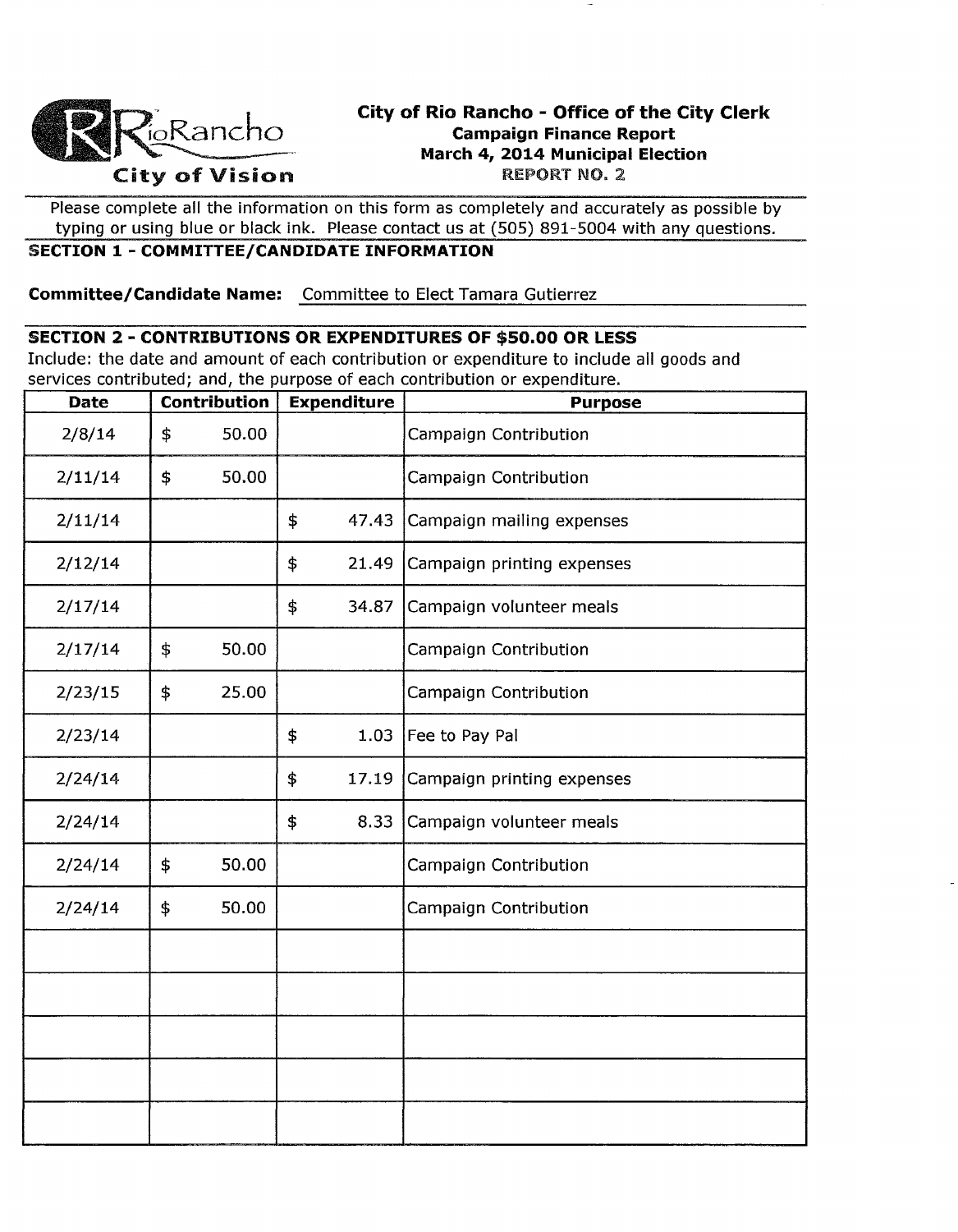#### **TOTALS:**  $\frac{$275.00}{$\text{Cortributions}} \quad \frac{$130.34}{$\text{Expenditures}}$  **DUE MARCH 3, 2014, DUE MARCH 3, 2014 Contributions Expenditures by 12:00 p.m.**

**CITY OF RIO RANCHO - CAMPAIGN FINANCE** REPORT NO. 2.

**PAGE 2 - Committee Name:** Committee to Elect Tamara Gutierrez

**SECTION 3 - CONTRIBUTIONS OR EXPENDITURES OF MORE THAN \$50.00 (Cumulative)**  Include: the name and address of the person or entity from whom any cumulative contribution or expenditure of more than \$50.00 was received or made; the date and amount of each contribution or expenditure to include all goods and services contributed; and, the purpose of each contribution or expenditure.

| Date    |                | Contribution Expenditure | Name/Address                                                        | <b>Purpose</b>            |  |  |
|---------|----------------|--------------------------|---------------------------------------------------------------------|---------------------------|--|--|
| 2/11/14 | 200.00<br>\$   |                          | Matt Spangler 2881 West Island<br>Loop, RR 87124                    | Campaign Contribution     |  |  |
| 2/11/14 |                | \$<br>182.39             | Walmart 901 Unser Blvd RR<br>87124                                  | Campaign phones           |  |  |
| 2/18/14 |                | \$<br>126.62             | Digital Creations PO Box 15197<br>Rio Rancho NM                     | Campaign printed material |  |  |
| 2/18/14 |                | \$<br>57.04              | SRFS 210 A Enterprise Rd Rio<br>Rancho NM                           | <b>Mailing Costs</b>      |  |  |
| 2/25/14 | \$<br>100,00   |                          | Chris Pacheco 5720 Rio Pinos Rd<br>Rio Rancho NM                    | Campaign Contribution     |  |  |
| 2/26/14 |                | \$<br>601.65             | Digital Creations PO Box 15197<br>Río Rancho NM                     | Campaign printed material |  |  |
| 2/26/14 |                | \$<br>652.95             | SRFS 210 A Enterprise Rd Rio<br>Rancho NM                           | <b>Mailing Costs</b>      |  |  |
| 2/28/14 | 1,000.00<br>\$ |                          | Don Chalmers 3777 The<br>American Rd. Suite 200 Albuq,<br><b>NM</b> | Campaign Contribution     |  |  |
| 2/28/14 |                | 300.00<br>\$             | Shannon Eavenson 2100 Gazelle<br>Rd Rio Rancho NM                   | Materials for signage     |  |  |
|         |                |                          |                                                                     |                           |  |  |
|         |                |                          |                                                                     |                           |  |  |
|         |                |                          |                                                                     |                           |  |  |
|         |                |                          |                                                                     |                           |  |  |
|         |                |                          |                                                                     |                           |  |  |
|         |                |                          |                                                                     |                           |  |  |
|         |                |                          |                                                                     |                           |  |  |
|         |                |                          |                                                                     |                           |  |  |
|         |                |                          |                                                                     |                           |  |  |
|         |                |                          |                                                                     |                           |  |  |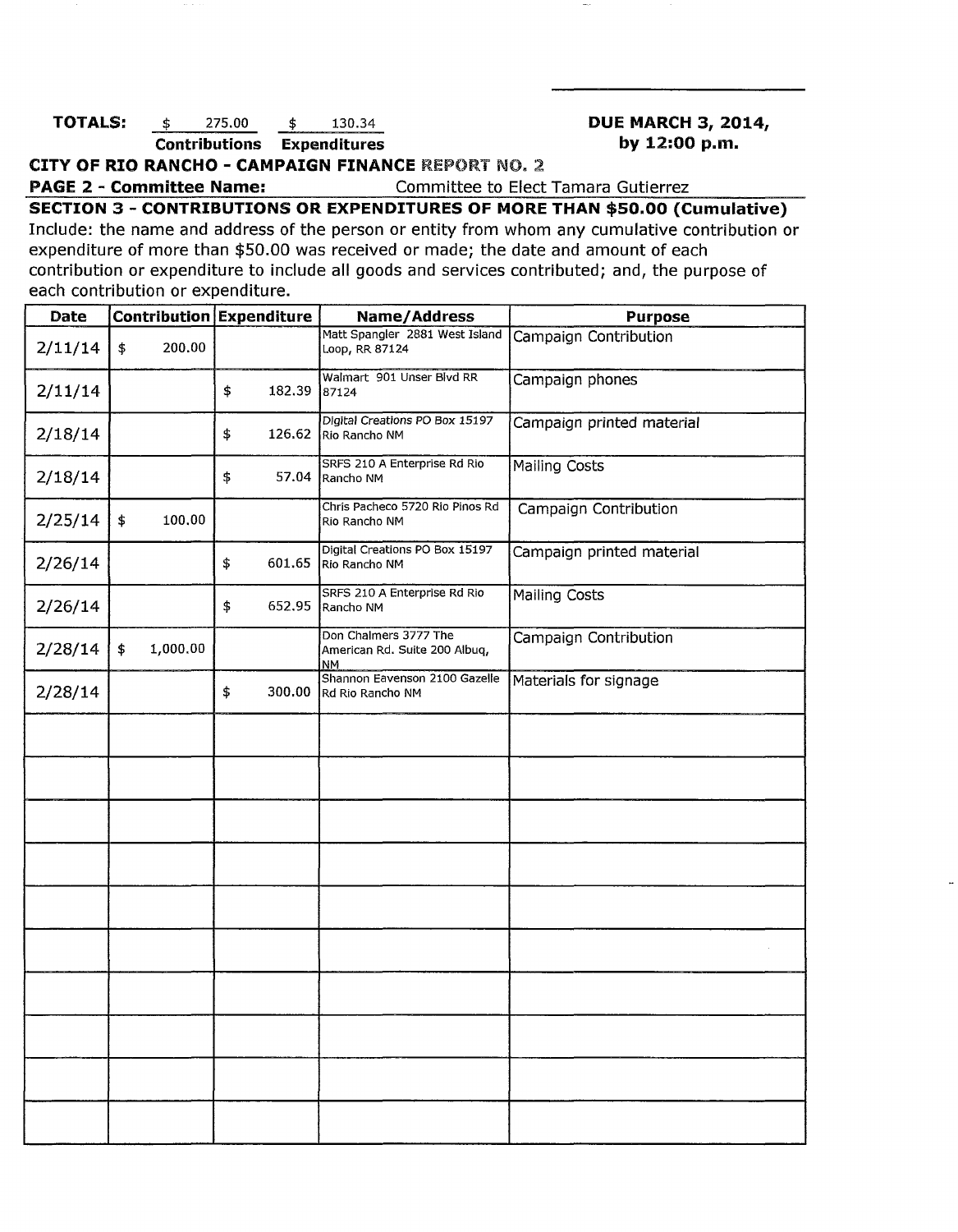| <b>TOTALS:</b>            | 1,300.00             | 1,920.65                                                                         | <b>DUE MARCH 3, 2014,</b> |
|---------------------------|----------------------|----------------------------------------------------------------------------------|---------------------------|
|                           | <b>Contributions</b> | <b>Expenditures</b><br><b>CITY OF RIO RANCHO - CAMPAIGN FINANCE REPORT NO. 2</b> | by 12:00 p.m.             |
| <b>PAGE 3</b>             |                      |                                                                                  |                           |
| <b>SECTION 4 - TOTALS</b> |                      |                                                                                  |                           |

| Total Contributions Page 1:            | \$ |          | 275.00 Total Expenditures Page 1:     | \$<br>130.34   |
|----------------------------------------|----|----------|---------------------------------------|----------------|
| Total Contributions Page 2:            | s  |          | 1,300.00 Total Expenditures Page 2:   | \$<br>1,920.65 |
| <b>Total Contributions Additional:</b> | \$ |          | Total Expenditures Additional:        | \$             |
| <b>Total Contributions REPORT 2:</b>   | \$ |          | 1,575.00 Total Expenditures REPORT 2: | \$<br>2,050.99 |
| <b>Total Contributions To Date:</b>    | \$ | 4,784.00 | <b>Total Expenditures To Date:</b>    | \$<br>3,581.92 |

DUE MARCH 3, 2014, by 12:00 p.m.

### SECTION 5 - APPROVALS

Committee Name: Committee to Elect Tamara Gutierrez

*NARANTO* hereby declare that this Campaign Finance en prepared with all reasonable diligence and is true and complete.

Authorized Signature

3 - 3 - 14<br><sub>Date</sub>

Stamp/Seal

OFFICIAL SEAL Daniel J. Valenzuela NOTARY PUBLIC<br>STATE OF NEW MEXICO

Subscribed and sworn to me this  $\frac{3\sqrt{2\pi c}}{c}$  of  $\frac{1}{\sqrt{2\pi c}}$  of  $\frac{1}{\sqrt{2\pi c}}$ , 2014

My Commission Expires:

Notary Pub

 $\frac{\partial l}{\partial y}$  Commission Expires

CITY CLERK MAR 3/14 AM 8/25

 $_{2}^{11.7}$